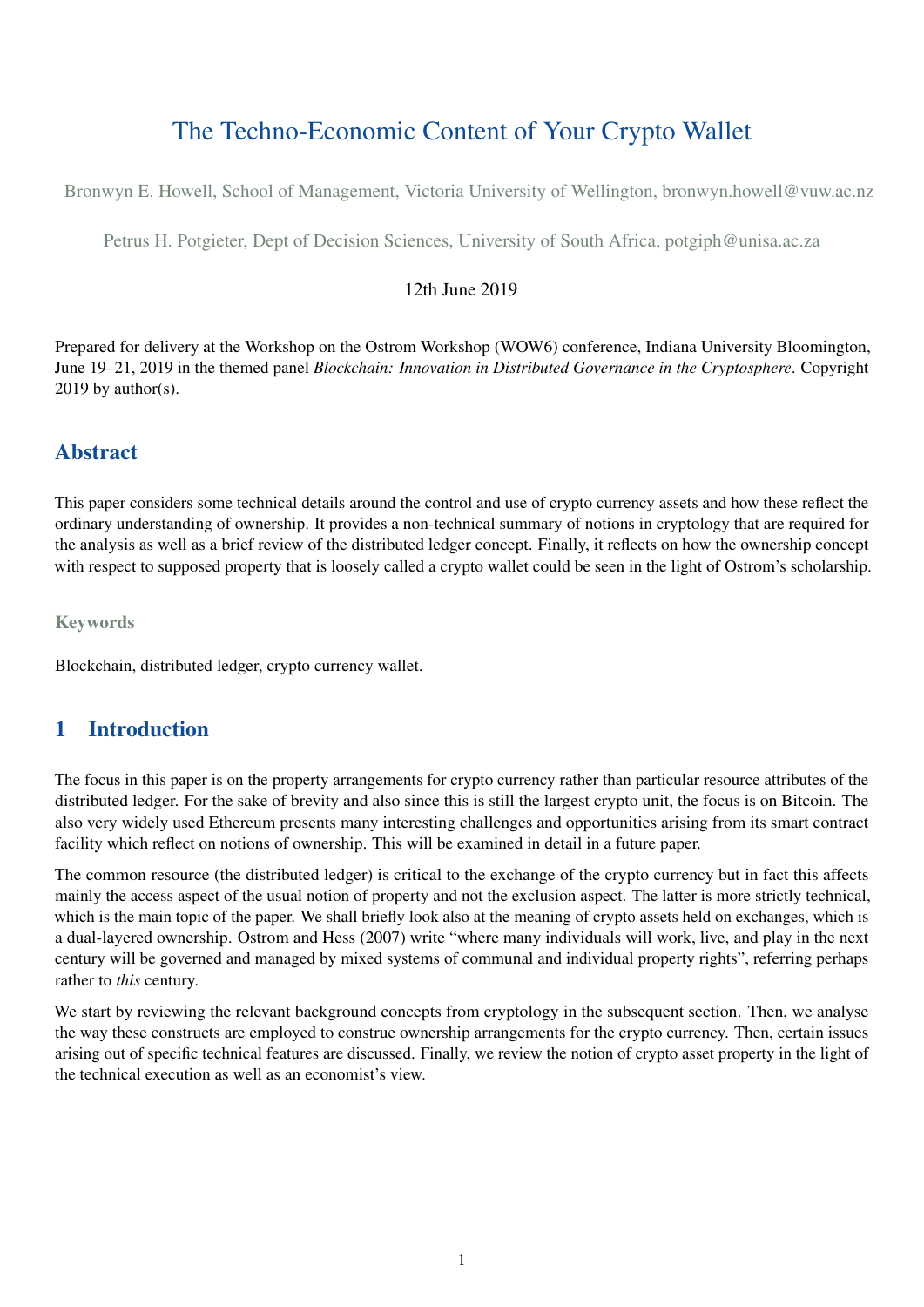### 2 Background

In order to form a proper understanding of the operation of a crypto currency on a distributed ledger, it is necessary to have a basic comprehension of the key concepts from cryptology<sup>[1](#page-1-0)</sup>

#### 2.1 Computational complexity

The science of modern cryptography is based in large part on the theory and techniques of computational complexity, another subfield of theoretical computer science. We try to provide a fairly intuitive explanation of the important facts here.

One of they key insights in this area has been to realize that there are problems

- 1. for which a solution candidate (when given) can be quickly and efficiently verified or proven to be incorrect; and others
- 2. for which a solution can be quickly and efficiently found.

If problems have unique solutions then all those of the second type are of course also of the first type. Computational complexity has also identified problems as being of the first type but not known and believed to possibly not be of the second type.

To put it in more mathematical terms, there are functions *f* for which, given *x* and *y* it easy easy to give a yes/no answer to the question

$$
y = f(x)
$$

but for which the question of finding *x* if *y* is given, by solving the problem

$$
y = f(x^?)
$$

is not easy and, in fact, very difficult. We say that *f* is easy to compute but difficult to *invert*.

Note that in general  $x$  need not simply be a number but can be a list of numbers and so on, depending on the application. Furthermore, there are functions (or, problems) *f* for which the calculation of an *x* such that  $f(x) = y$  becomes very rapidly more difficult as the size of *y* increases while the difficulty of having a computer check a given answer does not increase significantly. This means that the *x* can be made more 'secret' by working with larger *y*.

#### 2.2 Hash functions

A hash function is a function f with the properties above. In the case of hash functions, x can be any text and  $f(x)$  is an output value of fixed length. It follows that there are always infinitely many  $x_1$  and  $x_2$  such that  $f(x_1) = f(x_2)$  but hash functions are difficult to invert so that given any *y* computed by some hash function *f*, it is very difficult to determine any *x* so that  $y = f(x)$ . It is of course not impossible and the proof-of-work basis of Bitcoin is that miners have to find solutions to problems of this kind.

Hash functions further have the property that if  $x_1$  and  $x_2$  differ little, there hash values  $f(x_1)$  and  $f(x_2)$  will generally differ a great deal. That is, a small change in the text will result in a large change of the hash value. Also, given a specific  $x_1$  and a computed  $f(x_1) = y$  and a search procedure for determining  $x_2$  such that  $f(x_2) = y$  it will be extremely unlikely that  $x_2 = x_1$  even if such  $x_2$  is found. This should, in itself, not be very easy.

The hashing of a given text is therefore a process that is practically impossible to invert. As a consequence, the hash value of a text is a good characterisation of it but it is nevertheless not practical to recover the original text. Given any two texts, the probability that they will have the same hash value is extremely small.

<span id="page-1-0"></span><sup>&</sup>lt;sup>1</sup>In this work, we are not very careful about distinguishing between *cryptology* (which should be understood to include the study and analysis of cryptography) and *cryptography* itself.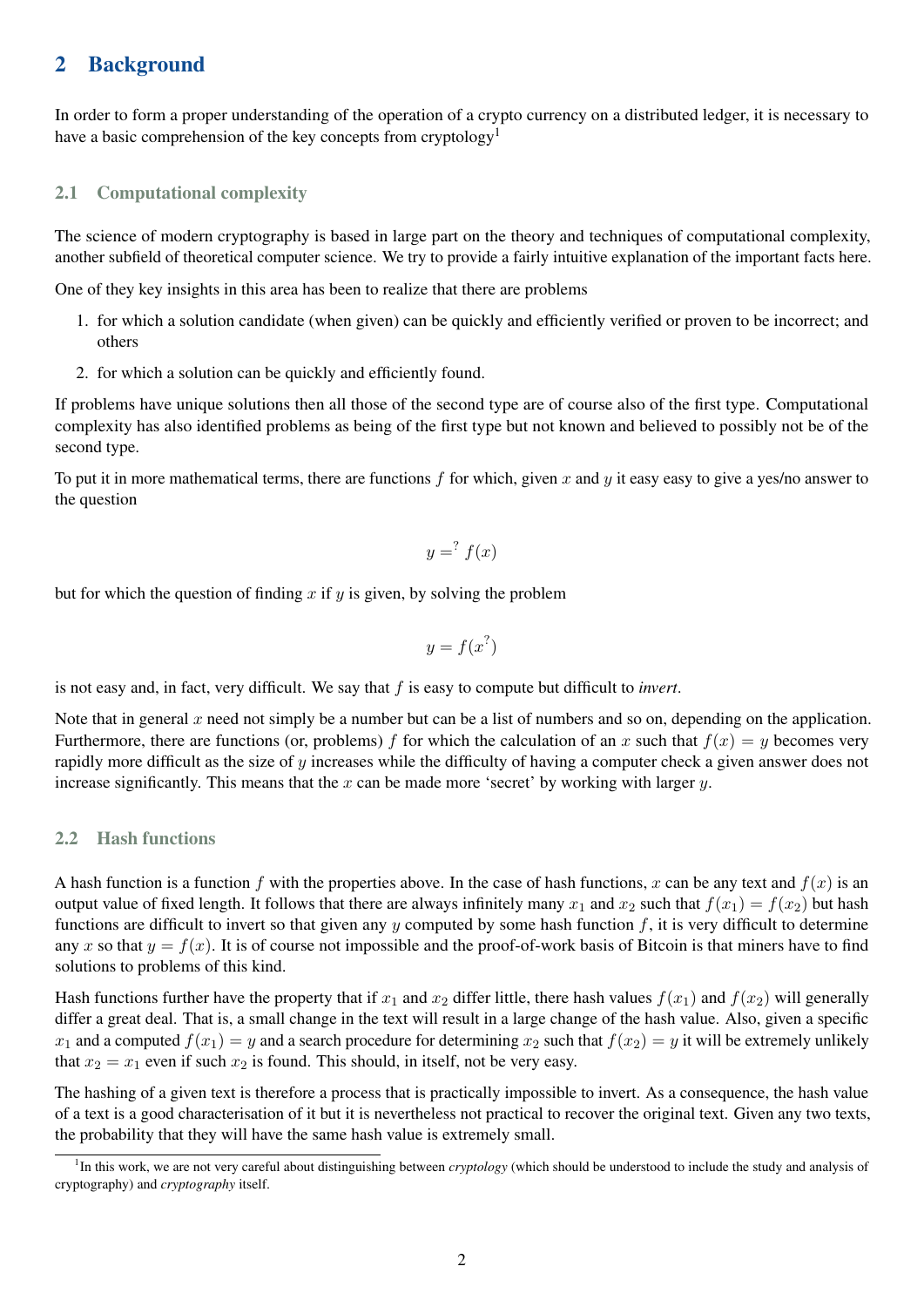#### 2.3 Public/private key pairs

A public/private key pair is an  $(x, y)$  that is connected via a function f as above. Hence  $y = f(x)$  and x is the private key and *y* the public one. There are functions *f* and encryption and decryption schemes under which a person in position of *y* is able to encrypt a message (using  $\psi$ ) in such a way that knowledge of the public key  $\psi$  is not sufficient for decrypting the message. Decryption requires knowledge of *x*. This is asymmetric cryptography which is the basis also of secure communication on the Internet, for example. The public key is generally published by the user who will however jealously guard the private key since possession of the private key is equivalent to full control over the identity or role with which it is associated.

Public/private key pairs are usefully generated using a random number generator. Typically, one might pick the private key using some randomised process and compute the associated public key. Very good random number generators are required for this part of the process to be safe. Indeed, the assumption is that the keys are chosen from such a large sample space that the probability of two different users picking the same keys, is negligible.

#### 2.4 Digital signatures

Electronic signatures have well-defined legal status or juristic persons in lieu of an ordinary signature. The use of electronic agreements dates back to at least 1869, when a court in New Hampshire determined that a valid contract could be formed by telegraph (Hill 2018). A common feature of an electronic signature is that it has to be established very clearly that it is tied to a specific natural person.

Digital signatures are a specific implementation of the technical part of electronic signatures, using cryptographical methods. A digital signature need not be tied to a specific natural person or juristic entity – or any entity at all, in fact. A subset of digital signatures qualify in certain jurisdictions (e.g. South Africa or the European Union) (Eiselen 2015) as advanced electronic signatures which are digital signatures that serve as valid electronic signatures for the purpose of concluding legally enforceable agreements.

Advanced electronic signatures are generated using a public/private key pair. The public key is used to verify a signature and the private key is used to generate it. A user typically announces the public key and can be identified by it. Other parties use this public key to validate transactions signed in this way by the user. Should someone obtain the private key, they would be able to fully impersonate the original user in any action which is authenticated using the key pair.

#### 2.5 Distributed ledgers

A distributed ledger (DL) is a database (or file) spread across several nodes or computing devices. Each node in a network has access to (and probably saves) an identical copy of the entire ledger. The concepts of an electronic *ledger* and *distributed ledger* are very well described by Anta et al. (2018). By ledger we mean, as in usual parlance, an object which starts empty and grows through records being appended to it. Note that this does not necessarily imply that the records are appended in a linear fashion, so the ledger itself need not appear strictly linear. It can, for example, be a tree. In traditional accounting (based on physical books) the objects are generally linear and of course the data objects that constitute different kinds of ledgers are also linearly representable so the distinction is actually unimportant as long as the records being appended can themselves be represented in a linear fashion. The linear order can, trivially, be implied by the time of addition of an item (which may included a description of its relation to preceding items).

Blockchains are a specific kind of distributed ledger where the common rules for changing the data object are of a particular kind. Every blockchain is a distributed ledger but not vice versa. The technological characteristics of blockchain systems are well documented (Narayanan et al. 2016). Considerable faith has been placed in the technology as a means of revolutionising digital transacting (Mulligan et al. 2018; Crosby et al. 2015; Czepluch, Lollike, and Malone 2015; Swan 2015), due to their promise of transparent, tamper-proof and secure systems enabling novel business solutions (Andoni et al. 2019).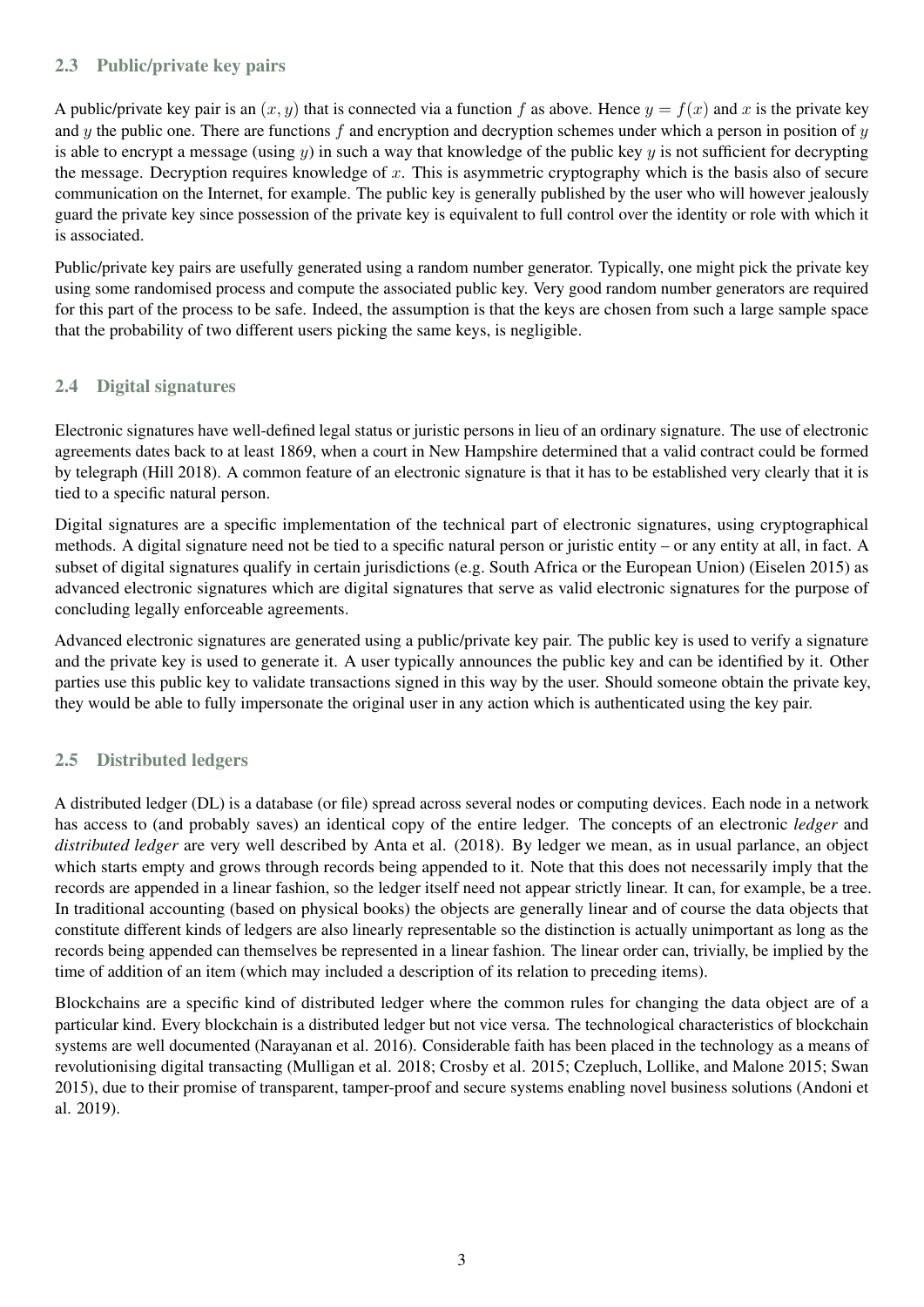## 3 Operations

The Bitcoin blockchain is a distributed ledger which is a comprehensive record of transactions of the (simplified) form

A gives B an amount of C

that have been accepted as valid. This presupposed, of course, that A can be said to have had at least C to give and C is an ordinary number with a fixed decimal expansion, akin to a dollar (or euro or rand) amount with the difference that Bitcoin uses not 2 but more decimal places. Since the ledger does not record balances, in order to determine the possible validity of the transaction, it is in principle necessary to determine whether A's incoming minus outgoing valid transactions from inception to that point, amount to at least C.

In this section, we look closer at how A and B are designated in the actual process. Both will in fact be *valid* addresses and in the crypto currency world, possession amounts to control of an address. An entity (whether biological or mechanical) that controls an address is able to nominate transactions of the form above and nothing else. Unlike bank accounts and bank balance where in principle (at least up to now) the content is convertible into banknotes and coins, crypto currency cannot be converted into anything tangible or otherwise, except by trading it on an exchange or bartering it for something. That is, there is no tangible representation of crypto currency. This would be analogous to a fiat currency system in which there is no longer any physical cash.

In order to record a valid transaction in the ledger, it is necessary to verify that the transaction is authorised and not just non-contradictory (in the sense that A might be said to have at least C). In order to do this, the transaction request should be accompanied by some tokens of authenticity produced by A. More precisely, these tokens have to be produced by the entity submitting the transaction and should demonstrated that this entity exercises control over the address A.

The *Genesis* block of Bitcoin made certain allocations and further mining generates allocations of new Bitcoin. Famously, no more than 21 million Bitcoin can be issued. Like cash, Bitcoin can be irretrievably lost (or destroyed) when an entity loses control over an address. Although the address might still be said to have Bitcoin allocated (nett) to it, those funds can effectively no longer be disbursed. It has been reported that up to one third of Bitcoin issued to date have been lost although this is impossible to verify. Estimates are obtained by looking at the allocations to addresses that have been inactive over a long period although it it impossible to conclusively determine whether this inactivity derives from lost control or a longer term investment strategy.[2](#page-3-0)

Incidentally, Maesa, Marino, and Ricci (2016) used the Bitcoin user graph of December 2015 to reveal the presence of important 'bridge' nodes or addresses through which a large number of transactions flowed. They also demonstrated the presence of a "Matthew effect"<sup>[3](#page-3-1)</sup>

### 3.1 Transactions

The Bitcoin distributed ledger records blocks of transactions of the form

{list of input addresses and amounts}  $\rightarrow$  {list of output addresses and amounts}

where the sum of the input amounts has to be at least as large as the sum of the output amounts. The difference between the input total and the output total can be collected as fees by a miner who verifies the transaction and who generates the block (containing this transaction) that is accepted by blockchain community. Other ways of compensating miners and the consensus mechanism itself, is explored in more detail by Howell, Potgieter, and Sadowski (2019).

Every address is a 34 character string, the first character of which is normally 1 or 3 – currently used to indicate whether it is an ordinary (1) or script (3) address. In either case, the substantive part of the address is a hash value.

### 3.2 Ordinary addresses

An ordinary Bitcoin address is simply the hashed public part of a public/private key pair (Tschorsch and Scheuermann 2016). Bitcoin uses the Elliptic Curve Digital Signature Algorithm (ECDSA) algorithm for the key pair. ECDSA is a

<span id="page-3-1"></span><span id="page-3-0"></span><sup>&</sup>lt;sup>2</sup>One of the authors have a significant number of acquaintances who claim to have lost control over substantial but not spectacular sums.

<sup>&</sup>lt;sup>3</sup> From "For to every one who has will more be given, and he will have abundance; but from him who has not, even what he has will be taken away." (The Bible, Matthew 25:29)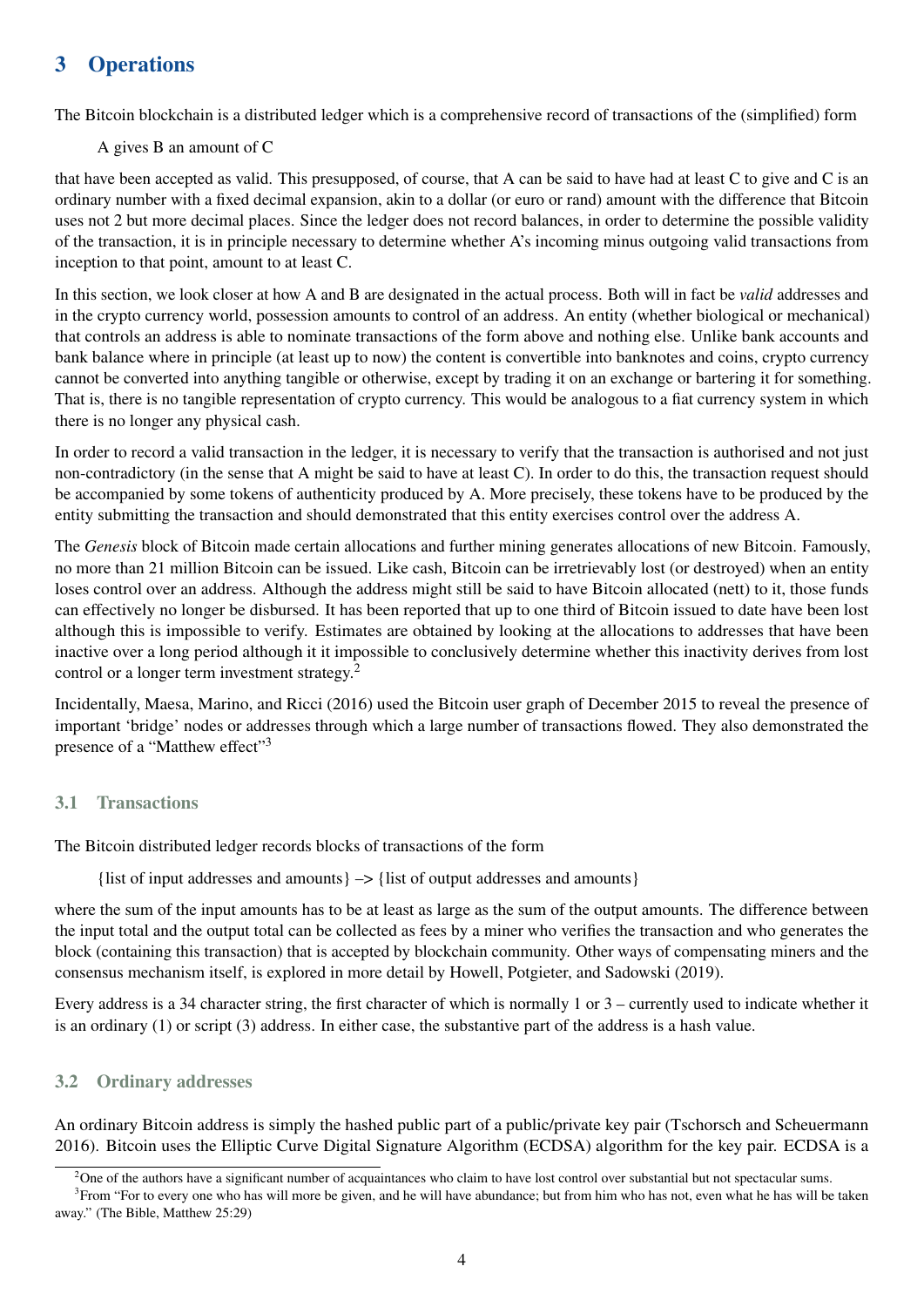general method that requires specification of a specific curve. Bitcoin uses a curve called secp256k1.[4](#page-4-0) This is not one of the curves regarded as suspect because it is endorsed by the US National Institute of Standards and Technology (NIST). The application of any ECDSA method requires the generation of good pseudo-random numbers. In 2013, a bad random number generator in Android caused users to lose control of private keys, for example.<sup>[5](#page-4-1)</sup>

The Bitcoin addressed is produced by taking the public key and hashing it, first using the algorithm SHA-256 and then using RIPMD-160 and then encoding the final output as a character string and prefixing 1. An example of a valid and active address is

#### 1Kr6QSydW9bFQG1mXiPNNu6WpJGmUa9i1g

which is currently in use. It is actually a very active and perhaps notorious address.<sup>[6](#page-4-2)</sup>

#### 3.3 Script addresses

A script address is the hash value of a Bitcoin script and the spending requires at least the presentation of the script itself (Bistarelli, Mercanti, and Santini 2018). Unlike the Ethereum programming language Solidity, the Bitcoin scripting language is not Turing-complete, i.e. it is not a general purpose computation tool.<sup>[7](#page-4-3)</sup> The script is actually provided by the submitter of a transaction and the processor would execute the script plus any additional data in order to determine whether the input bitcoin can be spent.

One of the extremely useful types of script is for M-of-N transactions, i.e. where at least M from a set of N valid signatures are required. This is a hard encoding into a 'smart contract' type instrument of a traditional management arrangement. The casual observations of the authors is that payments from and to script addresses now amounts to a substantial proportion of all transactions on Bitcoin.

### 3.4 Crypto currency wallets

Very importantly, a *crypto wallet* is simply a piece of software that stores private keys associated to addresses controlled by the wallet user (Bistarelli, Mercanti, and Santini 2018). It does not, in any other sense, enclose the crypto currency coins or units themselves. As with any data, a perfect copy of a digital wallet is in fact identical to the original and can be produced at virtually no cost if one has access to the original wallet. It is simply the copying of data.

In order to exercise rights of ownership associated with crypto currency, the holder therefore has to not only guard a copy of the wallet (or just of the private keys) but also has to prevent others from accessing it (even passively). If the 'owner' of a wallet suffers a malicious party gaining access to the wallet content (the private key), they might be as little aware of this as one might be of someone having taken a photograph of one. The only way the integrity of the key can be checked is by constantly monitoring the blockchain for unauthorised transactions involving these keys. A wallet holder who suspects that their keys might have been compromised, can always 'spend' their coins by assigning them to a new address – possible holding the associated keys elsewhere. This would incur a transaction cost but would at least reset the situation. It would be fair to say that the only proof that one actually possesses some bitcoin is to spend it.

The case of accounts in crypto exchanges and the associated 'wallets' is a different one which we briefly address below. Confusion around this is one of the major problems around exchanges and since so much of crypto currency holdings is linked to exchanges, scandals arising in this way have been responsible for the lion's share of crypto currency-related problems (as perceived by the public). We discuss this in another paper.

## 4 Ownership

In this section, we consider specific further aspects of the notion of ownership, as it relates to crypto currency holdings. As seen above, the nature of transactions in crypto currency is that sufficient proof of holding the private keys (or inputs to a

<span id="page-4-0"></span><sup>4</sup> https://www.johndcook.com/blog/2018/08/14/bitcoin-elliptic-curves/

<span id="page-4-1"></span><sup>5</sup> https://bitcoin.org/en/alert/2013-08-11-android

<span id="page-4-2"></span><sup>6</sup> https://coinwrath.com/1b-worth-of-bitcoin-are-currently-on-the-move-from-a-suspicious-wallet/

<span id="page-4-3"></span> $7$ Which has many advantages since all general purpose computation is subject to the halting problem constraint (Potgieter 2006).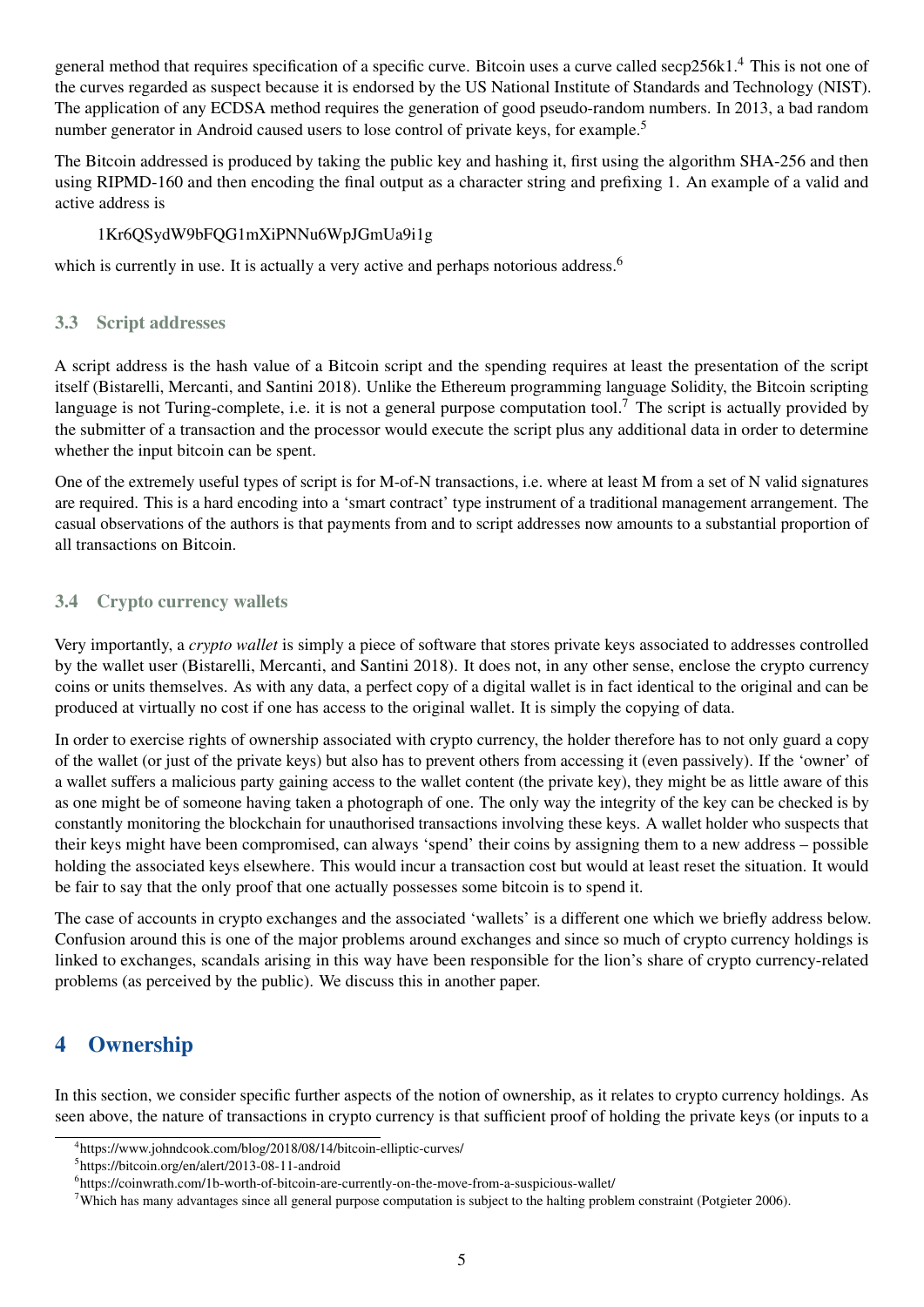script) amounts to full authorisation of the power to dispose of the stake by spending it. It does not require volition or any other recorded consent.

#### 4.1 Accounts on exchanges

The authors believe that most crypto currency 'holdings' on exchanges are actually promises to pay, in the following sense. Exchanges accept fiat currency from users and assign a notional amount of crypto currency to them. When users seek to withdraw crypto (to make payments, for example) the exchange might mediate a transfer of crypto from the exchange's wallet to the recipient. Should an exchange user seek to receive crypto, the exchange might assign a private/public key pair to the user. The private part of the key pair is stored centrally by the exchange and not by the user so that the user retains access through their normal exchange logon. This is again a source of problems but/and it evades one of the key features of crypto currencies like Bitcoin – that it is possible to lose crypto holdings by losing the private keys.

The exchange Kraken has an address 1AnwDVbwsLBVwRfqN2x9Eo4YEJSPXo2cwG for example<sup>[8](#page-5-0)</sup> which is active and which contained over 23,000 bitcoin (worth over 170 million US dollars, at time of writing). We would argue that this is the equivalent of an ordinary bank balance sheet asset. Problems related to exchanges are therefore akin to problems at banks and not in the underlying currency.

#### 4.2 Dependence on mathematical art

As will be clear from the introduction, background and description of blockchain operations, these are critically dependent on assumptions about the functioning of the standard tools of mathematical cryptography (Giechaskiel, Cremers, and Rasmussen 2016). It is assumed, for example, that it is difficult to compute the public key that corresponds to the address hash 1AnwDVbwsLBVwRfqN2x9Eo4YEJSPXo2cwG of the previous subsection, which controls a substantial fortune in bitcoin. Further, it is assumed that even if one were in possession of the public key that it would then be very difficult to compute the corresponding private keys. If both if these assumptions were false, then it would be easy for a 'non-legitimate' actor to spend the bitcoin in that address. That this has not happened yet is a a fairly good indication that no-one has so far been able to find the corresponding private keys.

Recall that this is not an impossibility – merely a practically infeasible difficult task, we believe. Quantum computing is one of the possible threats and although a wiki with contingency plans has been set up by the Bitcoin community, these are not very well developed (Giechaskiel, Cremers, and Rasmussen 2016). Specifically, the community (like anyone using modern cryptology) relies on certain specific key sizes being safe. Giechaskiel, Cremers, and Rasmussen (2018) describe in detail how the various tools in crypto currencies are sensitive to the integrity of the cryptographic protocols.

## 5 Ostrom's Law

Fennell (2011) encapsulates as Ostrom's Law the principle

a resource arrangement that works in practice can work in theory.

The Ostrom principles (EtAl 2019) for governance arrangements that are stable have been discussed by Howell and Potgieter (2019).

Crypto currencies work in practice although the size of their impact is still unclear. As we have seen above, the ownership arrangement is mathematical rather than legal. However, pay to script hash (P2SH) addresses in Bitcoin for example, enable ordinary legal arrangements to be meshed with mathematical arrangements in a fascinating way. Our work in another paper shows, using the Ostrom Institutional Analysis for Development framework, that distributed ledger governance arrangements are very imperfectly aligned with the Ostrom principles for stable arrangements. Nevertheless, the ownership notions described above are, we believe, at least clear and clearly functional.

Wide acceptance of these ownership arrangements might depend on a societal understanding and interpretation of the relatively technical and mathematical nature of the same. This is not necessarily any different from many other

<span id="page-5-0"></span> $^8$ <https://www.walletexplorer.com/address/1AnwDVbwsLBVwRfqN2x9Eo4YEJSPXo2cwG>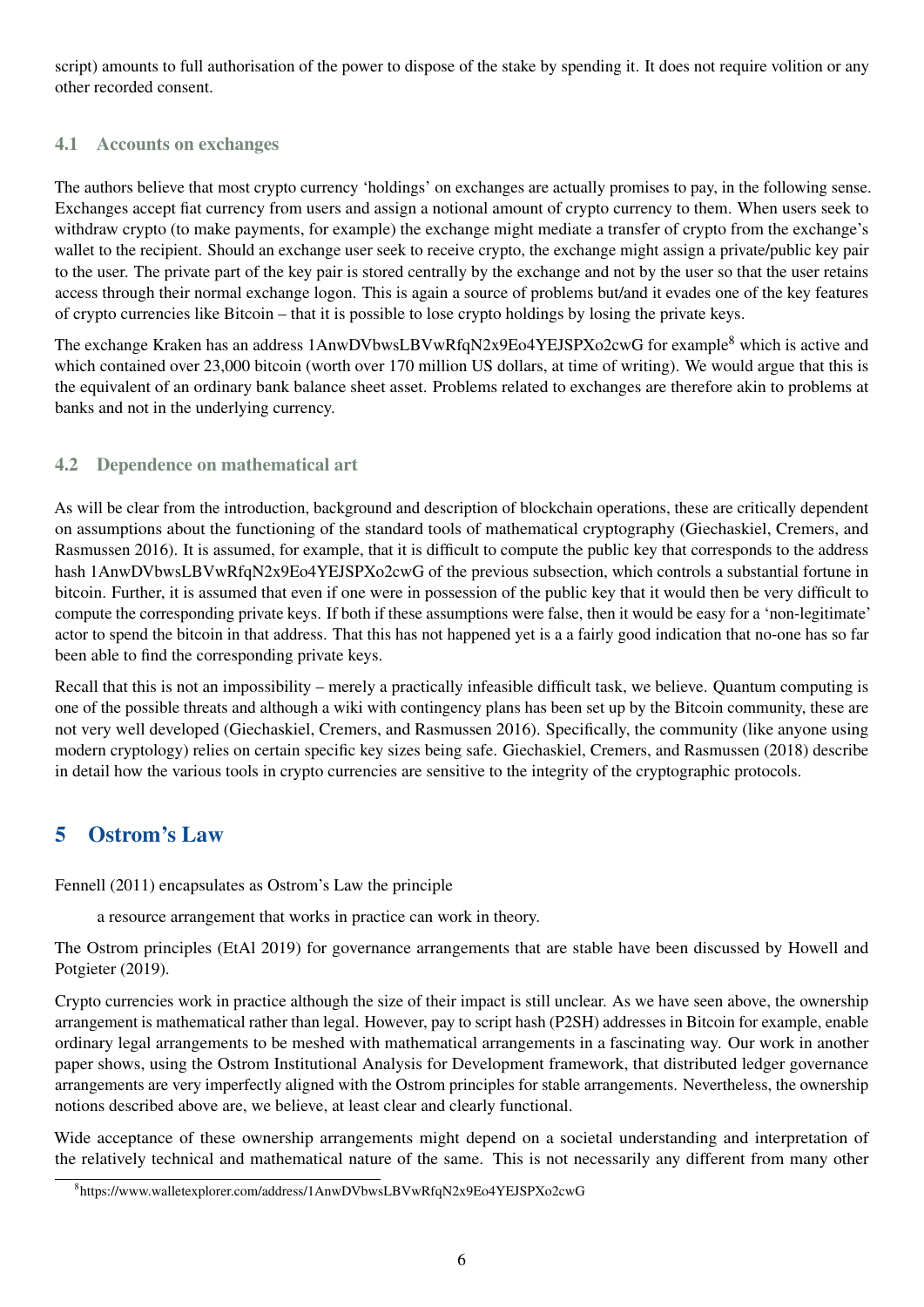interpretations and re-interpretations that have been required over time as human society has adopted new technologies and ways working, however.

## 6 Conclusion

One should take care when impugning ordinary notions of ownership and transaction between natural and/or juristic persons to the entries in a crypto currency blockchain. In the usual understanding of a transaction, there is intent and consent involved from all parties and the presentation of fraudulent credentials would invalidate a transaction. For crypto currency, this is not the case at all and in this sense (possibly intentionally), they really do resemble cash and

possession is three thirds of the law

might be taken as the guiding principle. Parties that transact are credentialed in a predetermined and uniform way – by presentation of the private key pairs corresponding to a given public key. The 'asset' itself is also located in a different way. Ordinary cash is identical with its physical manifestation (although its value depends on much else) whereas the content of a crypto currency 'wallet' consists only of the keys required to manifest ownership (through transfer) on a blockchain which is an entirely separate entity.

Nevertheless, the multi-signature wallets and smart contracts on blockchains such as Bitcoin and Ethereum represent a technical innovation that do allow for distributed consent for transactions to be fully automated in a completely transparent fashion.

## References

Andoni, Merlinda, Valentin Robu, David Flynn, Simone Abram, Dale Geach, David P. Jenkins, Peter McCallum, and Andrew Peacock. 2019. "Blockchain Technology in the Energy Sector: A Systematic Review of Challenges and Opportunities." *Renewable and Sustainable Energy Reviews* 100 (February). Elsevier Limited: 143–74. doi[:10.1016/j.rser.2018.10.014.](https://doi.org/10.1016/j.rser.2018.10.014)

Anta, Antonio Fernández, Kishori Konwar, Chryssis Georgiou, and Nicolas Nicolaou. 2018. "Formalizing and Implementing Distributed Ledger Objects." *ACM SIGACT News* 49 (2). Association for Computing Machinery (ACM): 58–76. doi[:10.1145/3232679.3232691.](https://doi.org/10.1145/3232679.3232691)

Bistarelli, Stefano, Ivan Mercanti, and Francesco Santini. 2018. "An Analysis of Non-Standard Bitcoin Transactions." In *2018 Crypto Valley Conference on Blockchain Technology (CVCBT)*. IEEE. doi[:10.1109/cvcbt.2018.00016.](https://doi.org/10.1109/cvcbt.2018.00016)

Crosby, Michael, Nachiappan, Pradhan Pattanayak, Sanjeev Verma, and Vignesh Kalyanaraman. 2015. "Blockchain Technology: Beyond Bitcoin." *Sutardja Center for Entrepreneurship & Technology*. [http://scet.berkeley.edu/wp-content/](http://scet.berkeley.edu/wp-content/uploads/BlockchainPaper.pdf) [uploads/BlockchainPaper.pdf.](http://scet.berkeley.edu/wp-content/uploads/BlockchainPaper.pdf)

Czepluch, Jacob Stenum, Nikolaj Zangenberg Lollike, and Simon Oliver Malone. 2015. "The Use of Block Chain Technology in Different Application Domains." *The IT University of Copenhagen, Copenhagen*.

Eiselen, S. 2015. "Fiddling with the ECT Act Electronic Signatures." *Potchefstroom Electronic Law Journal/Potchefstroomse Elektroniese Regsblad* 17 (6). Academy of Science of South Africa: 2805. doi[:10.4314/pelj.v17i6.16.](https://doi.org/10.4314/pelj.v17i6.16)

EtAl, Howell. 2019. "Governance of Blockchain and Distributed Ledger Technology Projects."

Fennell, Lee Anne. 2011. "Ostrom's Law: Property Rights in the Commons." *International Journal of the Commons* 5 (1). Uopen Journals: 9. doi[:10.18352/ijc.252.](https://doi.org/10.18352/ijc.252)

Giechaskiel, Ilias, Cas Cremers, and Kasper B. Rasmussen. 2016. "On Bitcoin Security in the Presence of Broken Cryptographic Primitives." In *Computer Security ESORICS 2016*, 201–22. Springer International Publishing. doi[:10.1007/978-3-](https://doi.org/10.1007/978-3-319-45741-3_11) [319-45741-3\\_11.](https://doi.org/10.1007/978-3-319-45741-3_11)

———. 2018. "When the Crypto in Cryptocurrencies Breaks: Bitcoin Security Under Broken Primitives." *IEEE Security & Privacy* 16 (4). Institute of Electrical; Electronics Engineers (IEEE): 46–56. doi[:10.1109/msp.2018.3111253.](https://doi.org/10.1109/msp.2018.3111253)

Hill, Richard. 2018. "The Future of Internet Governance: Dystopia, Utopia, or Realpolitik?" *Sociology and Anthropology*